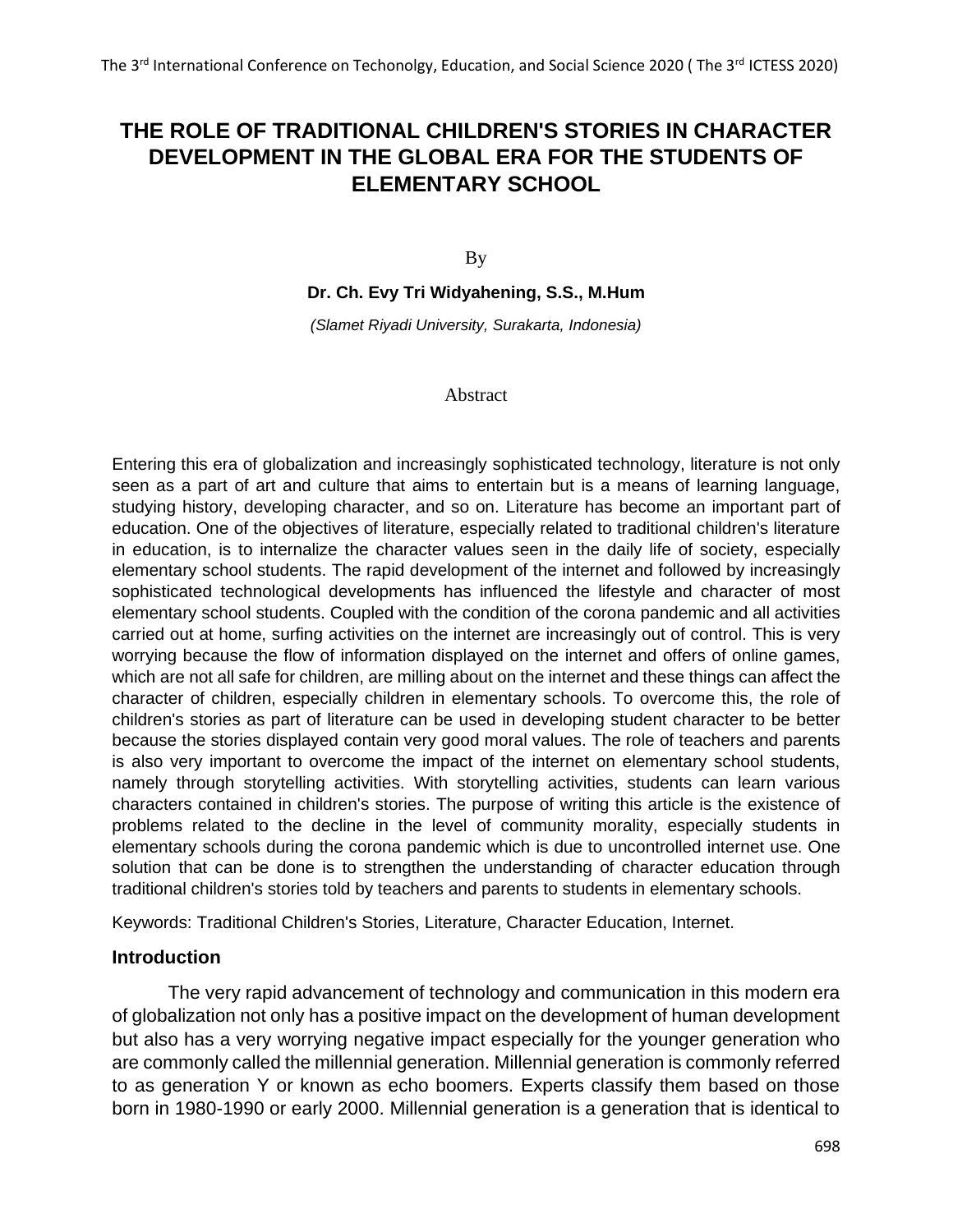social media users or commonly referred to as netizens. Today, children from an early age, adolescents and young adults tend not to be able to live without gadgets. Let alone for a means of seeking knowledge, this gadget is used more for playing and surfing on social media so they spend a lot of time there. The flow of globalization that is increasingly widespread and increasingly rapid has brought significant changes to this millennial generation. They tend to be enslaved by online media which is growing rapidly from time to time. This can also affect the formation of their character into antisocial human beings. So, character education is needed to anticipate and minimize the behavior of each individual so as not to follow the negative globalization trend or culture of games on gadgets or content on social media. With this character education, it is hoped that the millennial generation can pay more attention and filter every culture that enters, in other words they can sort out what is good and what is bad wisely.

In this era of rapidly growing globalization, the flow of information is also increasingly rapid and this makes it easier for millennials to absorb various types of information in certain fields via the internet with the help of their gadgets. Social media such as Instagram, Tweeter, YouTube, Face Book, Line, and others are the entry points for information from various parts of the world that should enrich our knowledge. The freedom of social media in this era of globalization has a negative influence also on the perspective of the millennial generation, which is mostly an unstable generation if social media contains content that is not constructive but instead incites, influences to do bad things, and makes people antisocial. The globalization factor brings a very rapid flow of information through the internet so that it is difficult to stem and it is felt that it has a very large contribution to the various cases that befell millennials as the nation's next generation. This is where character education is needed which can lead to better character building. However, this character building should be started early, that is, since someone enters elementary school by re-instilling values that can be a control for the next generation of the nation without having to be immersed in the current of globalization which has a negative impact on their lives in particular and the lives of those around them in general. The government of Indonesia recognizes the importance of character education for the younger generation and this is stated in the Law of the Republic of Indonesia Number 20 of 2003 Article 3 Chapter II concerning on the National Education System as follows: *Pendidikan nasional berfungsi mengembangkan kemampuan dan membentuk watak serta peradaban bangsa yang bermartabat dalam rangka mencerdaskan kehidupan bangsa, bertujuan untuk berkembangnya potensi peserta didik agar menjadi manusia yang beriman dan bertakwa kepada Tuhan Yang Maha Esa, berakhlak mulia, sehat, berilmu, cakap, kreatif, mandiri, dan menjadi warga negara yang demokratis serta bertanggung jawab*. The above law states that good morals, fearing God Almighty, and being responsible are the goals of national education in Indonesia. This means that the Indonesian government fully understands the importance of good character for national development because without good character, the Indonesian nation will undoubtedly not become a strong nation. Given the importance of shaping the character of the nation, the government has determined that character education needs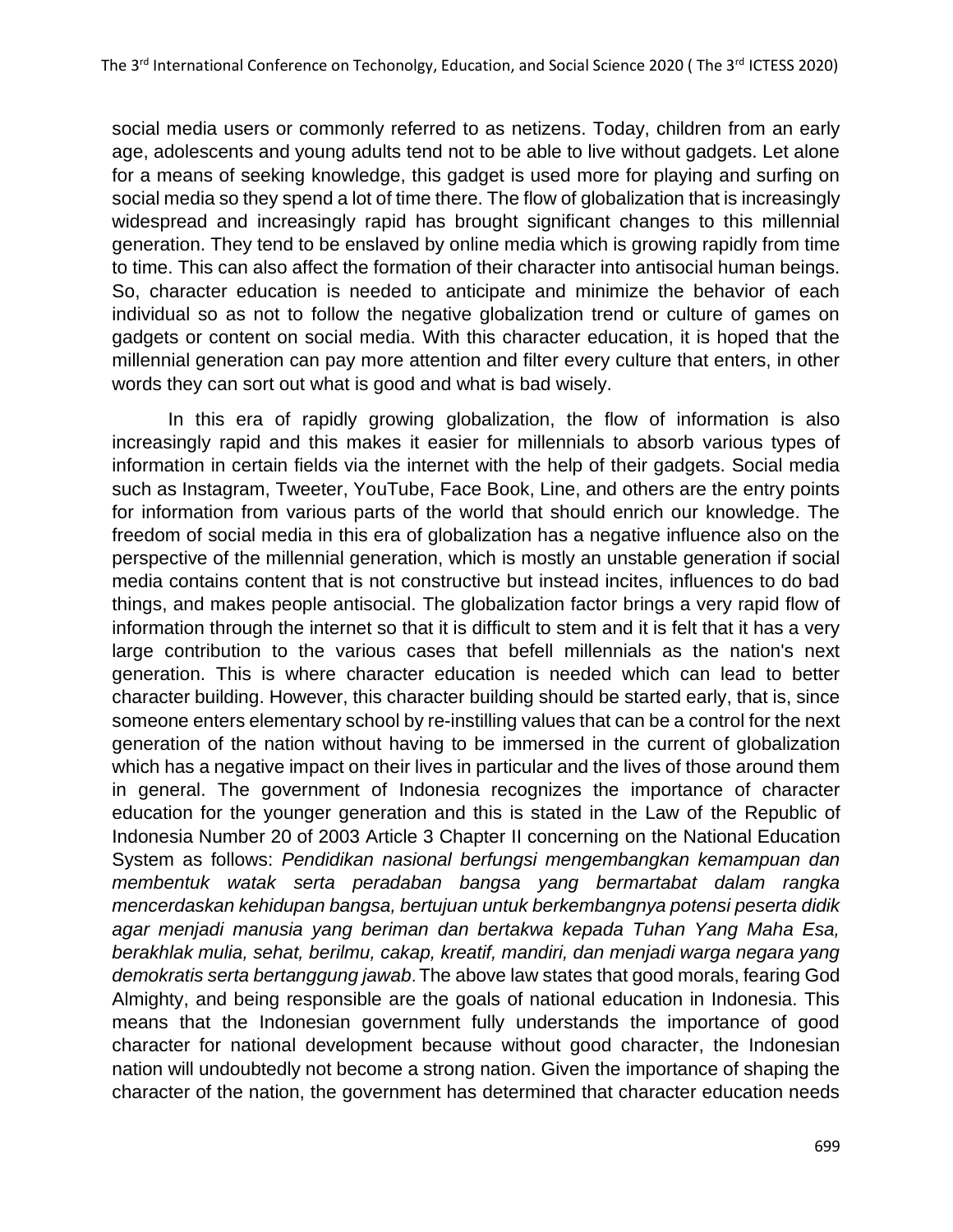to be instilled in schools from an early age. One way that can be used to shape children's characters is through children's stories.

Children's stories are a medium that can be used in character building starting from elementary school. The influence of this children's story is beyond doubt. Children's stories, in this case traditional children's story, become a means which is very effective in providing value education to children, because in a very simple way of delivery, it is easy to understand and fun because it is accompanied by attractive illustrations so that children are interested and voluntarily want to read and get the values contained in the story, especially the traditional children's story written by Murti Bunanta which contains a lot of moral values and captivating illustrations in it, for example *Suwidak Loro, Si Molek,* and *Putri Mandalika.* The selected children's stories are children's stories that contain ethical, moral, and ethical values (noble, high, noble). These three aspects are related to character or character education, namely directing children towards good, noble, and noble character. The characters in the children's stories that are read can provide good and valuable life examples for children. The character of a child is a tendency to imitate and identify with the character he or she admires. Through children's stories, children will easily be able to understand the good and bad traits, figures, and actions represented by the characters in the story. Based on the above background, this article discusses the problem of (1) children's stories, (2) characters, (3) values in traditional children's stories, and (4) character building strategies through traditional children's stories. This problem was expressed with the aim of providing insight to educators on the importance of ethical values in traditional children's stories as a means of building children's character based on local wisdom.

# **Character Education**

Nurchasanah and Lestari (2008) state that character means temperament (morals) to be able to measure good or bad and right or wrong to something. Human nature distinguishes a person from other people or nations. In addition, the Directorate General of the Ministry of National Education (in Dani, 2013) explains that character is a way of thinking and behaving that characterizes each individual to live and work together, both within the sphere of family, society, nation and state. Individuals with good character are individuals who can make decisions and are ready to take responsibility for any consequences of the decisions they make.

Character education is also interpreted as moral education, character, character that guides students to be able to decide and create good and noble things in everyday life. Mulyasa (2012) states that character education is not only about understanding and attitudes towards ethics, morals, and character, but also the habit of living in an atmosphere of choosing and doing good and noble and rejecting the bad and low.

According to Lickona (2012), the character component consists of 1. Sincerity or honesty. 2. Compassion; 3. Courage; 4. Affection (kindness); 5. Self-control; 6. Cooperation. According to Naim (2012) character refers to a series of attitudes, behaviors and skills.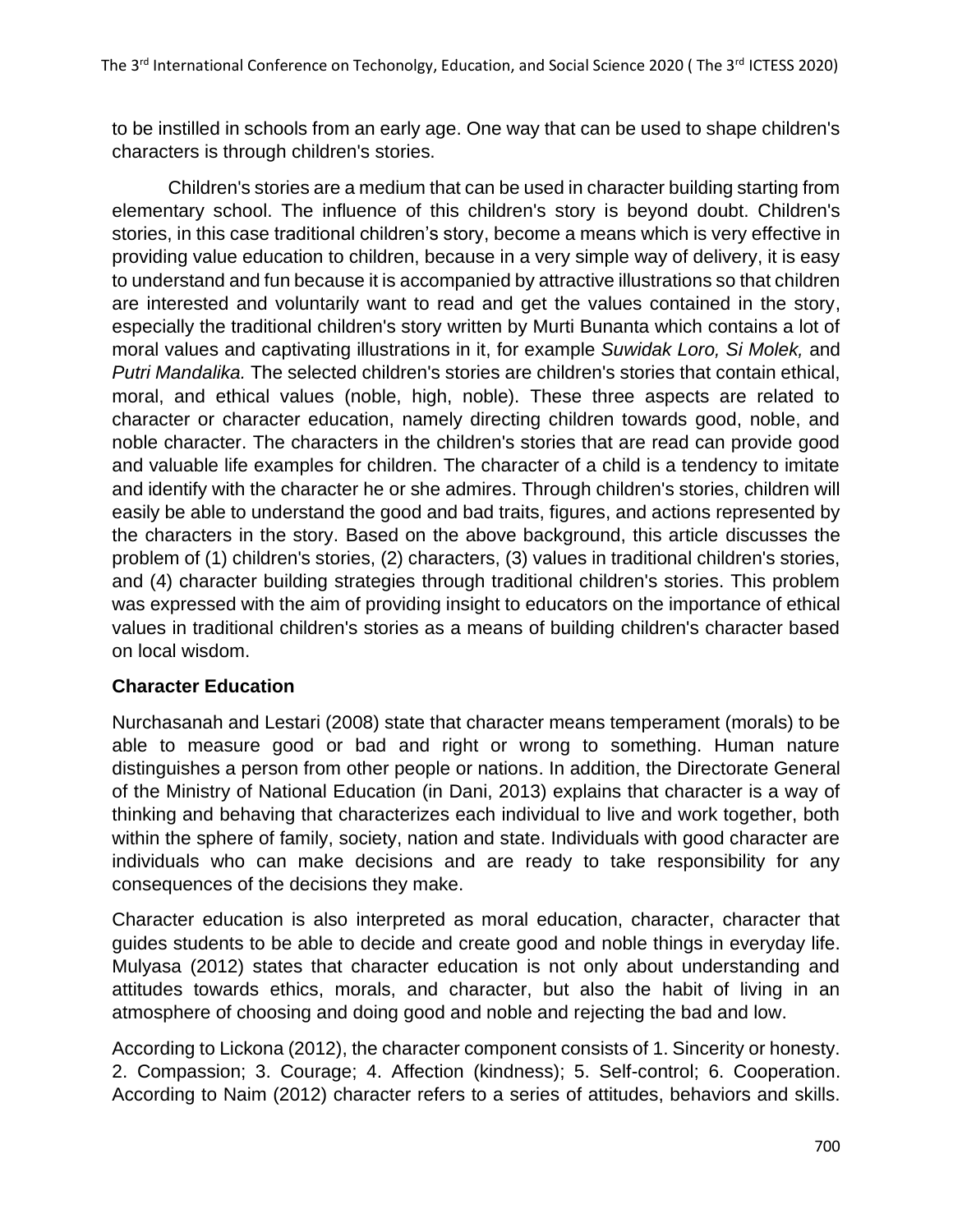All aspects that are components of character are done positively by a person. Character education does not only produce cognitive aspects, but also affective (positively addressed) and psychomotor (in the form of actions in accordance with what is required. Characters that contain character meaning (which are noble, noble, and ethical) are manifested in action.

Furthermore, James Arthur (2013) states that character education is related to moral education which includes 3 aspects that must be fulfilled, namely: moral knowing, moral feeling, and moral action, which basically means that one's morality is not only sufficiently understood, but also lived out, and implemented in action. In moral knowing a person must have moral awareness, have high moral values, have a moral perspective, moral reasoning, make moral decisions, and self-knowledge about morals. At the level of moral action, someone behaves based on morals, has the competence to apply morals, has a desire to uphold morals, and acts morally are habits (*Ibid* .: 45-50).

The Ministry of National Education (2010 in Wibowo 2013) develops the thoughts of Ki Hadjar Dewantara and Lickona (2012) detailing the aspects of character education into 18. In this study, the 18 aspects of character education became the basis for determining the children's stories chosen. The eighteen aspects of character education are: religious, honest, tolerant, disciplined, hard work, creative, independent, democratic, curiosity, national spirit, love of the country, friendly (communicative), fond of reading, respect for achievement, love of peace, social care, environmental care, and responsibility (Lickona, 2012; Dewantara, 1967; Kemendiknas, 2010). The children's stories selected in this children's story book are traditional children's stories which of course contain the character values mentioned above. These stories are the work of Murti Bunanta entitled *Suwidak Loro, Si Molek,* and *Putri Mandalika.*

### **Children Stories**

Children's stories are stories that tell about children's problems. The authors and readers may not be children, but adults or parents. There are children's stories composed by children, but there are also (perhaps more) children's stories composed by adults (Hunt, 1995: 61). Murti Bunanta, Enid Blyton, Hans Christian Andersen, Dian K, and Mark Twain are some of the authors of children's stories who are adults. Sarumpaet (2010) states that children's stories are stories that children read with the guidance or direction of adult members of a community. She (ibid, 2010) added that children's stories can be in the form of early childhood stories in the form of games, books on numbers and calculations, children's experiences during the period, classic stories, traditional folk tales, fantasy stories, relistic stories, historical stories, and also biographies.

With regard to children's stories for education, efforts must be made to read the children according to the children's character development. Sarumpaet (2010) mentions 3 theories of children's psychological development, namely Jean Piaget's theory which states that children's psychological development is in accordance with their motoric development. Meanwhile Erickson's theory stated that in addition to cognitive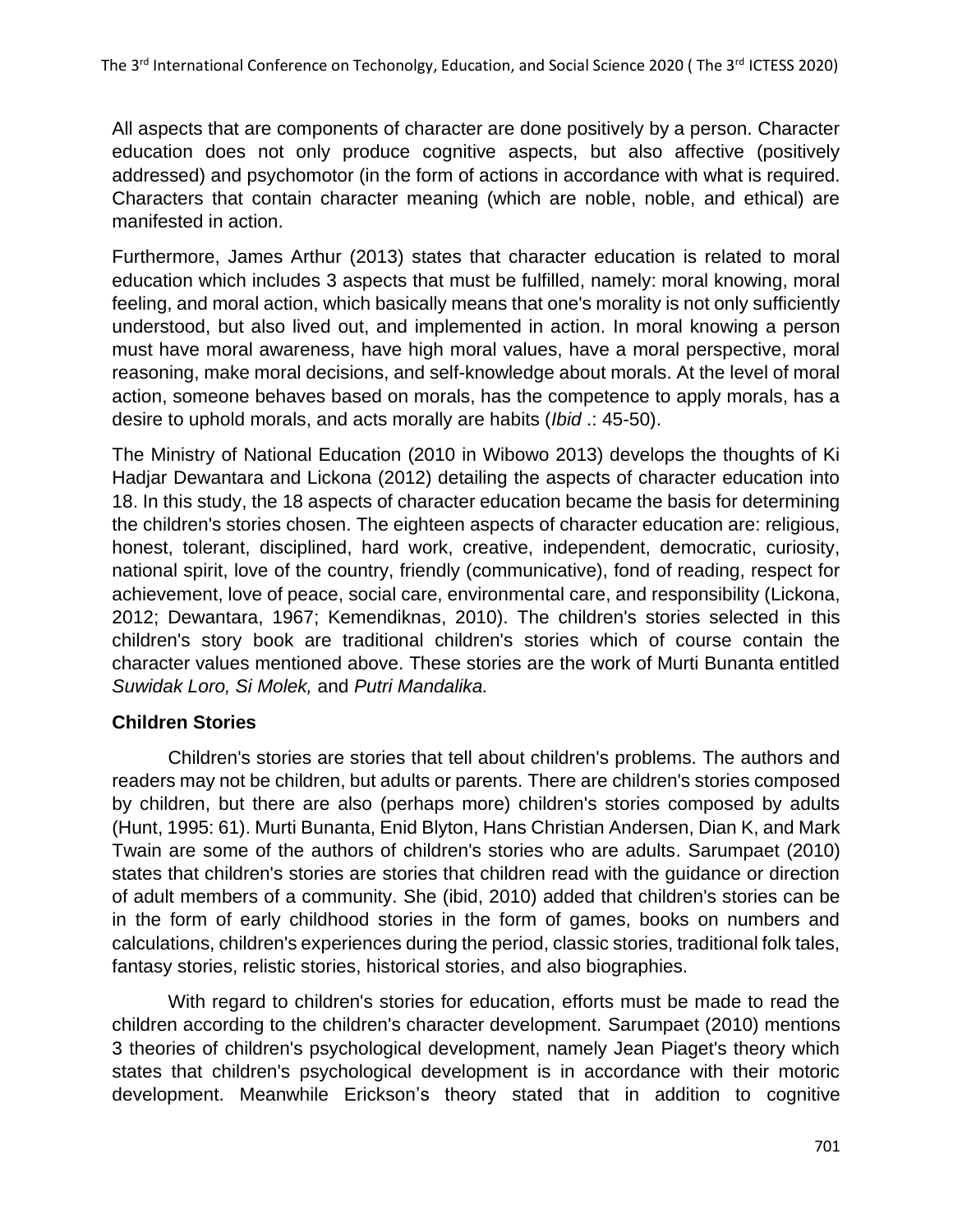development, children also experience social development and every human development always experiences social conflicts that mark their development. Meanwhile, Lawrence Kohlberg states that children's development is based on the existence of moral reasoning judgments (moral awareness of good and bad). The three figures mentioned earlier children's cognitive, social and moral development.

Kohlberg (Arthur, 2003) mentions 3 stages of the development of moral judgment, namely: the preconventional, conventional and postconventional stages. The three stages are broken down into six, namely: one and two egocentrics, three are little less egocentric, four and five are respect for socially defined norms, and number six is the abstractly and universally defined general principles stage. The sixth stage can be said as "faith orientation".

In contrast to Kohlberg's moral reasoning, Richards Stanley Peters (in Arthur, 2003) said children's psychological development as rational morality which consists of 4 stages, namely: 'a rationality, egocentricity, conventionality, and reasonableness. These stages of development are based on the child's intellectual ability to understand complex moral ideas and the ability to judge morality to determine decisions taken.

Characteristics of children's stories are: (1) the language is easy to understand, in short, with common terms; (2) entertaining and fun; (3) the message conveyed in the form of moral values, education, and character is adjusted to the intellectual and emotional development of children (Nurgiyantoro, 2005). Various types of children's stories have moral values that can be used as a source of character building for children. It's just that educators need to choose children's stories that are appropriate to the child's age and psychological development and interests.

The role of children's stories, especially traditional children's stories, is very important in shaping children's character, moreover children's stories have several benefits, namely 1) Teaching character to children; 2) Getting used to a reading culture; 3) Develops imagination. Providing reading in the form of interesting children's stories will also train children to learn about the character values that exist in the story. If good habits like this are continued to be applied, it will have a positive impact on children's mental development, and even have a good impact on their future life amidst this increasingly advanced era of globalization.

# **Character Development Strategy Through Traditional Children's Story**

There are several strategies for character building through traditional children's stories, namely:

1) Storytelling: Storytelling activities can be done at home as well as at school. Hence, the role of people parents and teachers are very important to cultivate appreciation of students in reading activities. In the classroom, storytelling can be done using text, namely reading a book or it could be without text. The advantage of reading a book is that you can train the child or students to speak accordingly good and correct language, while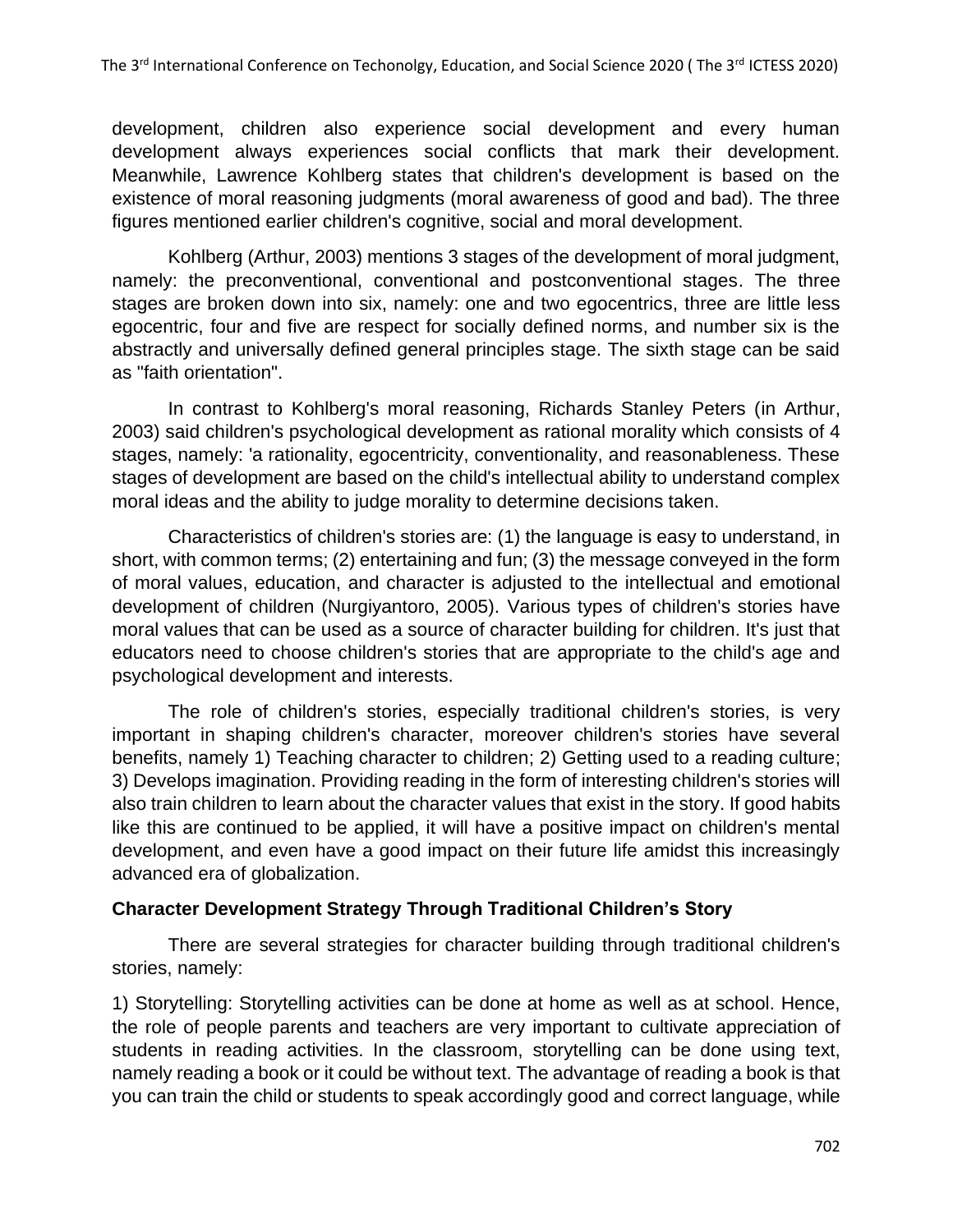the advantages storytelling without text is a child or student can express himself. By involving students in this activity then they are the ones to start shyness and closeness will change attitudes. Generally, fantasy and humor stories are more striking when read to children or students aged 8-13 years (Bunanta, 2008). It is important to note that choosing a good story also needs to consider the story is written in a good sentence and uses a broad vocabulary and attractive illustrations. Folk stories are stories that are very suitable to be told because of their educational value very thick and in accordance with Indonesian culture and also flexible because the elements can be removed or added according to the opinion of the storyteller about which parts are important and need to be highlighted. The stories written by Murti Bunanta and adapted from folk tales in Indonesia, the four of which are entitled 1) *Bujang Permai*; 2) *Suwidak Loro*; 3) *Putri Mandalika*; and 4) *Si Molek*. Therefore, folklore is the most effective story when it is told because it can be adapted and listeners and storytellers will enter into the same situation. The story that is told or read is read or told to the end so that the result does not interfere with the continuity of the storyline. By way of storytelling or reading this story, the teacher also easily introduces students to the content of stories or literature books and appreciates them. Storytelling or reading stories must be done naturally and not done in an exaggerated manner so that the attention of the child or student is not on the storyline but on the style of the storyteller.

2.) Role-Playing: In addition to storytelling, teachers can also use Role-Play strategies to foster appreciation, interest in reading, and build students' character through the characters they play. In this activity, the teacher gave the students a story book which is a folk tale by Murti Bunanta with interesting illustrations in the form of groups to read. After they finished reading, the teacher asked them to retell the story they had just read in groups in front of the class. Next, they were asked by the teacher to create a simple dialogue whose storyline matched the story they had read earlier. This activity also has benefits for students, namely that it cannot only foster interest in reading and appreciation of literary works but also students are able to express their imagination and creativity and work together in providing brilliant ideas in the dialogue writing process. After the four groups made the dialogue, the teacher asked them to practice reading the dialogue with the intonation or tone of voice adjusted to the dialogue script. Furthermore, at the next meeting, the teacher asked them to perform it in front of the class using costumes and accessories that they made themselves and adapted to the dialogue they wrote themselves. All members in the group must participate in role playing in front of the class but beforehand they have to live up to their respective roles by practicing at home or at school after learning.

3.) Sharing: The teacher becomes a role model for students. After finishing reading a book, the teacher needs to share it with them. Telling them that the teacher felt a positive influence after reading the book. Make students curious, so that they want to know more about the book.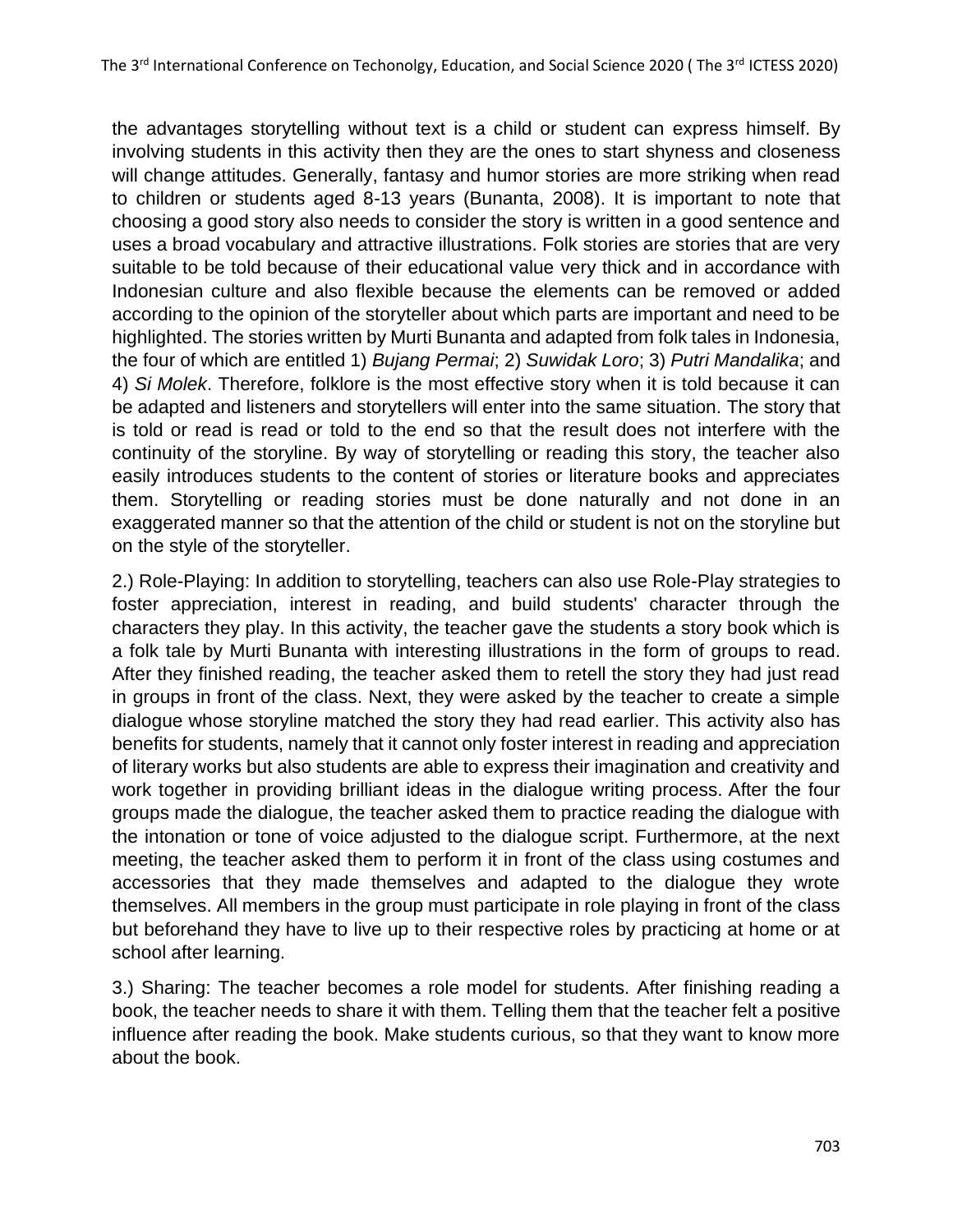### **The Values in a Traditional Children's Story by Murti Bunanta**

Murti Bunanta's traditional children's stories are written in two languages, namely English and Indonesian. In addition, the stories are illustrated which are very interesting and compelling. In addition, the stories written by Bunanta use language that is simple, flexible, and easy to understand and easy to absorb for children. In this article, there are three works of Murti Bunanta that will be discussed, entitled *Suwidak Loro, Si Molek,* and *Putri Mandalika.* The contents of this folklore not only provide learning about the use of language, both Indonesian and English, but also provide moral learning that is full of local wisdom for children. This folk story is very well packaged and illustrated by a skilled painting expert. The illustrations that are displayed in this folklore are very 'alive' and are able to represent the contents of the stories in them. This makes children interested in reading the contents of the story, both in Indonesian and English.

The first folk tale introduced to children is *'Suwidak Loro'*. This story tells of a girl who was born with an ugly face. But her mother loved her very much and always prided her daughter as a very beautiful child to the people she met. The news spread throughout the village and finally the King heard it. Then the King was interested and wanted to marry Suwidak Loro. In this story, there is a moral value that can be taken and absorbed, namely the love of a mother who always prays for her child to have a happy life even though the child is ugly and as if there is no hope of a bright future; boast of the child and continue to believe that God answered his prayer; and motivate her daughter to have selfconfidence, determination, kindness, and love for her mother.

The second story is *'Si Molek'*. This story tells of the jealousy felt by Molek's sisters who find out that Molek has a very handsome husband and lives happily. This jealousy made them plan to kill Molek. The main moral value contained in this story is that of not having jealousy and envy towards siblings or ones own relatives.

Then the third story is *'Putri Mandalika'*. This story tells of the daughter of a king who is very beautiful and loves her people. Her beauty made two kings from all over the country vying for her love. However, because the princess did not want a fight between the two kings, she finally sacrificed herself for all her people and the people of the two kings by immersing herself in the sea. Since then, *Putri Mandalika* has been called *Putri Mandalika Nyale*. *Nyale* means light. According to residents of Lombok Island, in February and March many marine animals are found shaped like worms. This sea animal is called *Nyale*. The main moral values contained in this story are about sacrifice, love, teaching not to be selfish, cultivating sympathy and empathy and giving the best to fellow living beings.

When reading this traditional children's story, children not only enjoy the storyline and acquire moral values that can shape their character, but they also learn about the local culture contained in the story. For example, the folklore entitled 'Putri Mandalika' is a folk tale from the island of Lombok, then the folklore entitled 'Si Molek' comes from Riau, then the folklore entitled 'Suwidak Loro' originates from Central Java. Therefore, folklore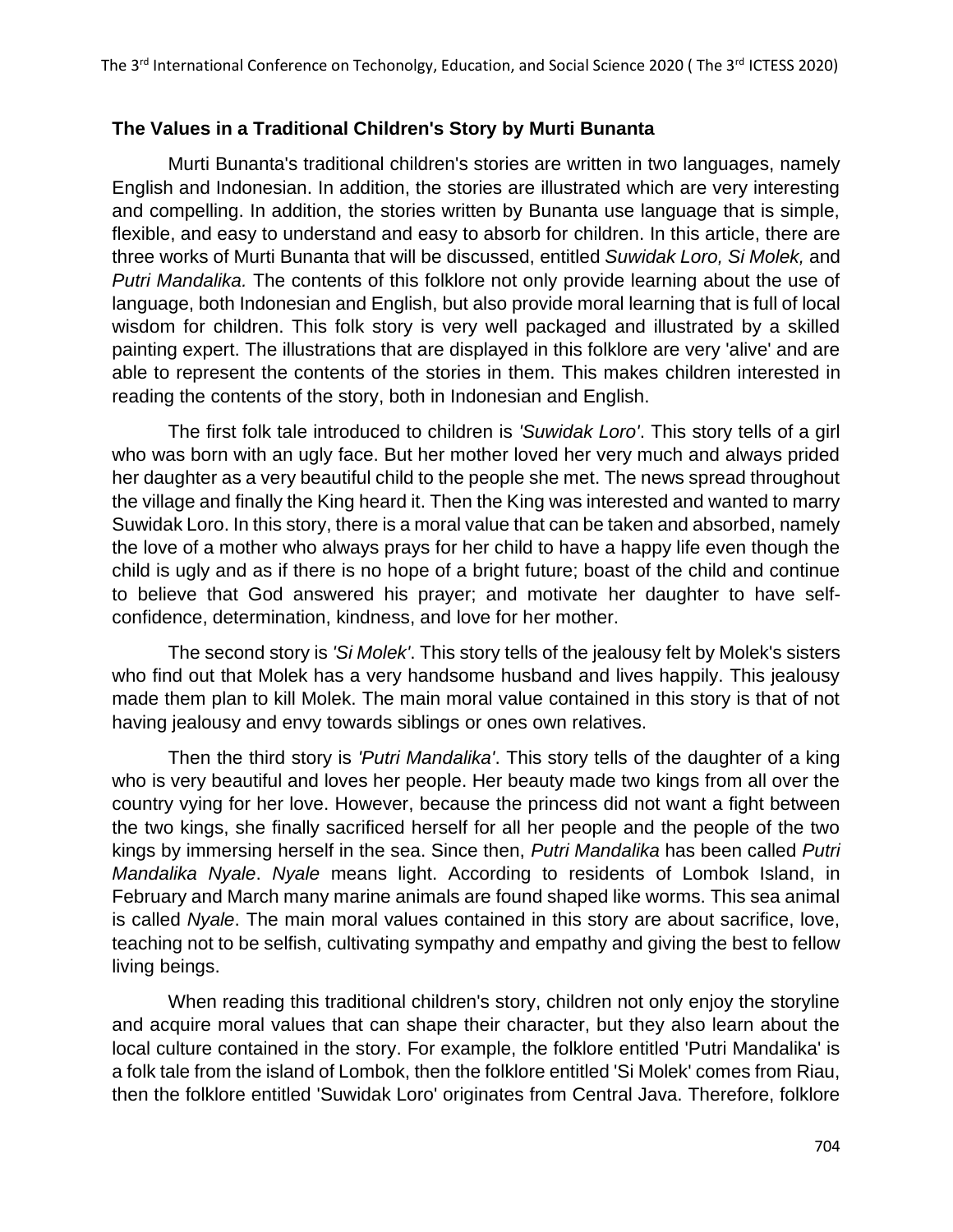is an alternative that plays an important role in developing children's character in an era of globalization that is increasingly rapid and instantaneous.

# **Conclusion**

Traditional children's stories are stories that contain ethical values, moral values, and social values that are useful for shaping children's character. The formation of children's character is not only done in learning at school, but can also be done in the home or family environment. Character building strategies that can be implemented in schools are storytelling, role playing, and sharing. This can be carried out well and interestingly through teacher guidance. The role of the teacher is also very important so that these activities can motivate students to enjoy the stories being told, be able to take the moral values contained in the stories, and be able to apply them in real life by role playing and sharing. Character building is also carried out in the family environment by means of parents or siblings reading fairy tales at bedtime or in their spare time; provide readings in the form of interesting children's stories at home so that they can attract children's reading interest; then parents can ask questions to children to see the child's understanding and memory of the contents of the story; and parents can take children to bookstores and give children the opportunity to buy books they like, including traditional children's stories. As much as possible, keep children away from excessive use of gadgets and bring them closer to the world of traditional children's stories that are interesting and engaging.

# **Bibliography**

Arthur, James. 2003. *Education with Character.* London: Routledge Falmer.

Dani, Irfan. 2013. *Pengertian Karakter*, (Online), http://pustaka.pandani.web.id/2013/03/pengertian-karakter.html, accessed on 2020.

Depdiknas. 2013. *Undang-Undang Republik Indonesia no. 20 tahun 2013 tentang Sistem Pendidikan Nasional.* Jakarta: Depdiknas.

Dra. Cut Aja Puan Ellisafny, M.Ed.; Dr. Ratna Asmarani, M.Ed., M.Hum, dan Hadiyanto, SS, M.Hum.2019. "Learning Folklore Using English Language Teaching (ELT) Materials for Students'. CULTURALISTICS: Journal of Cultural, Literary and Linguistic Studies 3 (1); 2019; 13-17. [\(https://ejournal2.undip.ac.id/index.php/culturalistics/article/view/6607\)](https://ejournal2.undip.ac.id/index.php/culturalistics/article/view/6607)

Ismail and Masnur. 2017. "The Contribution of Interactive Reading Using Local Folktales Stories to Support Students' Vocabulary Achievement in Indonesian EFL Learners" [\(https://www.researchgate.net/publication/315681675\)](https://www.researchgate.net/publication/315681675) accessed on 2020.

Lickona, Thomas. 2012. *Educating for Character: Mendidik untk Membentuk Karakter*, terj. Juma Wadu Wamaungu dan Editor Uyu Wahyuddin dan Suryani, Jakarta: Bumi Aksara.

Mulyasa, H.E. 2012. *Manajemen Pendidikan Karakter.* Jakarta: Bumi Aksara.

Naim, Ahmad. 2013. *Sastra dan Pendidikan Karakter.* Jogyakarta: Pustaka Pelajar.